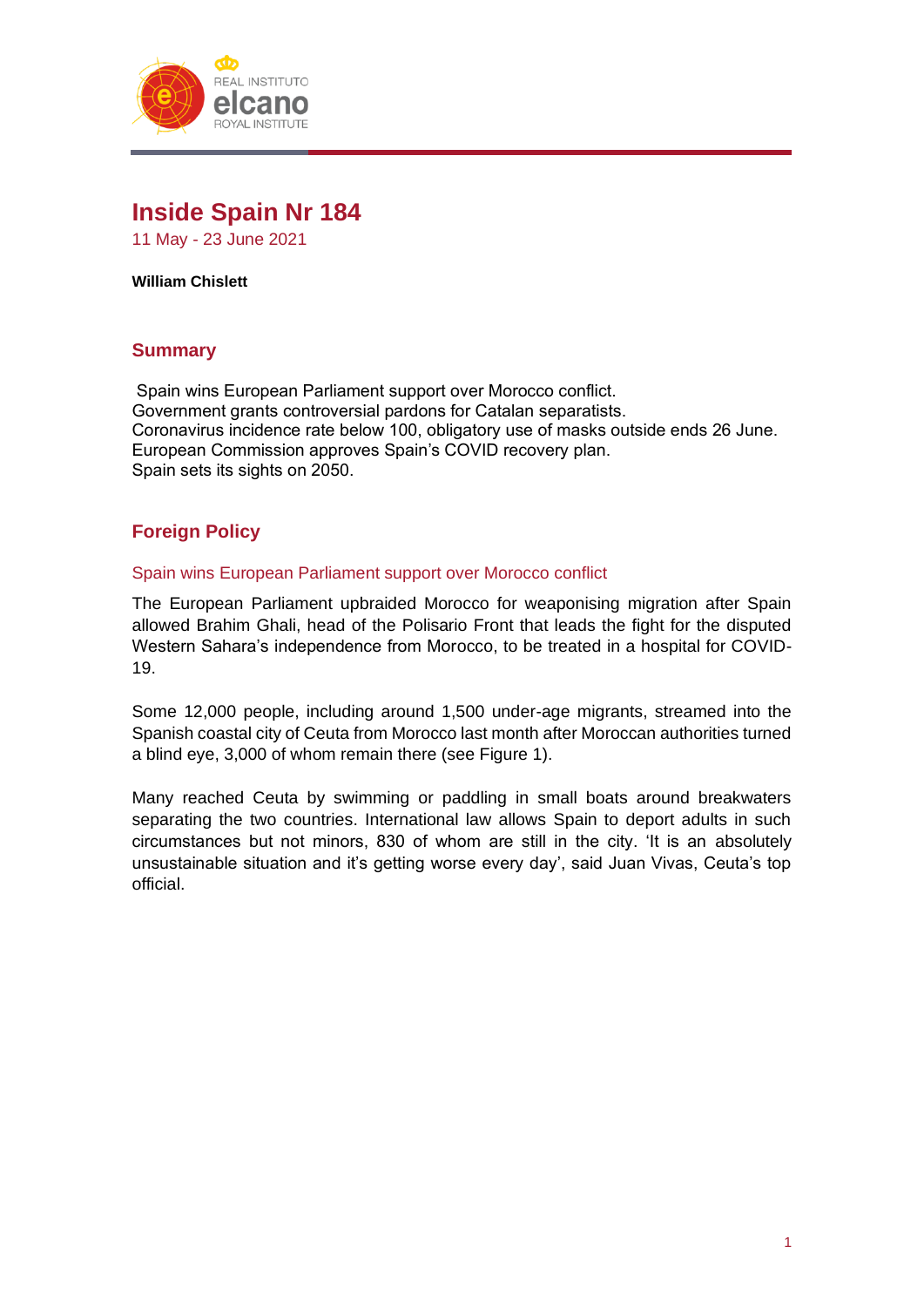

#### **Figure 1. Spanish enclaves and the Western Sahara**

Source: The Economist.

The Parliament rejected 'Morocco's use of border control and migration, and unaccompanied minors in particular', as a way of putting 'political pressure [on] a Member State of the EU, [namely Spain]'. The resolution, which deplored putting the lives of children at risk, was adopted by 397 votes in favour, 85 against and 196 abstentions.

Ghali arrived secretly in Spain in April for humanitarian reasons from Algeria, which backs the Polisario. Madrid did not inform Rabat, triggering a diplomatic row which shows no signs of abating. He returned there on 2 June after a Madrid judge turned down a request by prosecutors aligned with Moroccan interests to detain him for alleged humanrights abuses.

The Western Sahara, a Spanish colony until 1975 and claimed by Morocco, has been home to one of the UN's longest-running peacekeeping forces since 1991. Rabat viewed the hospitalisation of Ghali as a shift in Spain's policy, which Madrid denies.

Morocco wants Madrid to follow in the steps of former US President Donald Trump who recognised Morocco's sovereignty over the Western Sahara shortly before leaving office in exchange for Morocco's recognition of Israel.<sup>1</sup> This game-changer broke with years of international consensus, bucking the UN's official designation of the Western Sahara as a 'non-self-governing territory'. The Biden Administration has yet to take a position.

<sup>1</sup> See the analysis by Haizam Amirah-Fernández for more background on Trump's move at [http://www.realinstitutoelcano.org/wps/portal/rielcano\\_en/contenido?WCM\\_GLOBAL\\_CONTEXT=/elcano/e](http://www.realinstitutoelcano.org/wps/portal/rielcano_en/contenido?WCM_GLOBAL_CONTEXT=/elcano/elcano_in/zonas_in/commentary-amirah-crisis-between-morocco-and-spain-the-risks-of-trumps-gift) [lcano\\_in/zonas\\_in/commentary-amirah-crisis-between-morocco-and-spain-the-risks-of-trumps-gift.](http://www.realinstitutoelcano.org/wps/portal/rielcano_en/contenido?WCM_GLOBAL_CONTEXT=/elcano/elcano_in/zonas_in/commentary-amirah-crisis-between-morocco-and-spain-the-risks-of-trumps-gift)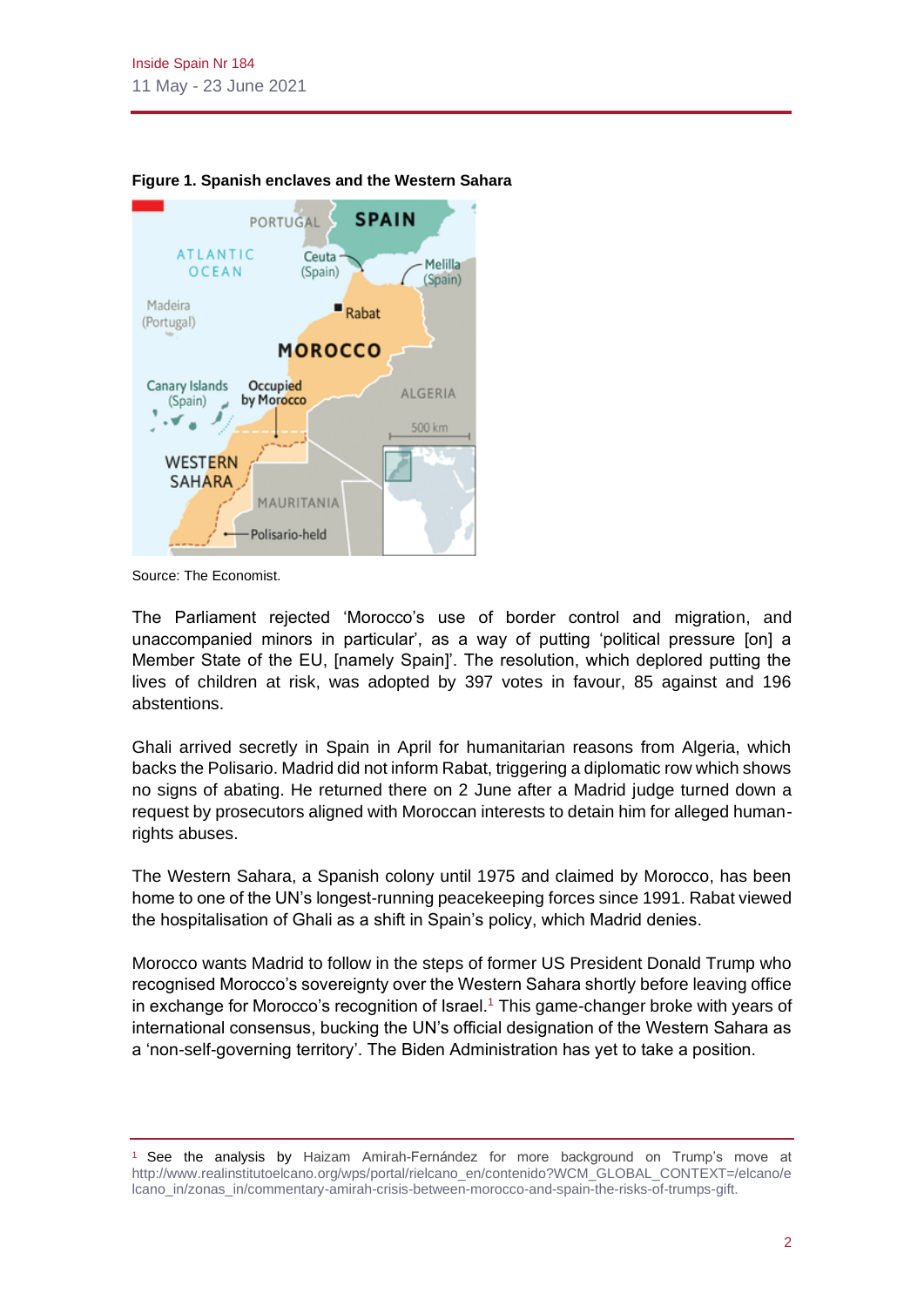Rabat's relations with Germany have also deteriorated with Morocco. After the US recognised Moroccan control over the Western Sahara, Germany pushed back by calling for a closed-door UN Security Council meeting to debate the issue. Morocco's ambassadors in Berlin and Madrid have both been recalled.

Rabat is furious at Spain for 'Europeanising' what it views as a purely bilateral crisis, overlooking the fact that Ceuta and the other Spanish city of Melilla are the southern entry points into the EU. Ceuta's border with Morocco is the EU's border.

The European Commission, before the European Parliament's resolution, was quick to come to the defence of Spain. EU Vice-President Margaritis Schinas said 'nobody can intimidate or blackmail the European Union', while Charles Michel, President of the European Council, declared: 'We reaffirm total European solidarity with the Spanish government and authorities on the migration issue'.

Images of the chaotic situation in February 2020 on the Greek-Turkish border when Turkey unilaterally opened its frontier to propel migrants and refugees towards the EU are still fresh in the minds of the European Commission.

The influx of Moroccans into Ceuta was reminiscent, on a much smaller scale, of the Green March on the Western Sahara under King Hassan II, father of King Mohammed VI, in November 1975. Madrid put up no resistance to Morocco's annexation as it did not want a colonial war in the nervous last weeks of the 39-year long Franco dictatorship.

Ceuta and Melilla are the only European territories on the African mainland. In Morocco they are known as the occupied 'Sebtah and Melilah' and have never been recognised by Rabat, which demands their return. According to a secret telegram (declassified in 2014) sent by the US Embassy in Madrid to Washington, King Juan Carlos told Senator Edmund Muskie, the special envoy of President Jimmy Carter, on 30 April 1979 that Spain might cede Melilla to Morocco and negotiate a 'Tangier-like situation for Ceuta'.<sup>2</sup> Such proposals were never made and today, in a much more nationalistic Spain with the rise of the hard-right VOX, would be politically untenable.

# Spain reopens Libya embassy after seven years

Prime Minister Pedro Sánchez visited Tripoli and in a gesture of support for the new government reopened Spain's embassy, closed in 2014 following the escalation of violence between Islamic militias and government forces.

Businessman Abdul Hamid Dbeibah assumed office in March as the transitional Prime Minister after an election that was part of a UN approved roadmap to take Libya into general elections in December.

France and Greece preceded Spain in reopening their embassies.

<sup>2</sup> See<https://aad.archives.gov/aad/createpdf?rid=215679&dt=2776&dl=2169>.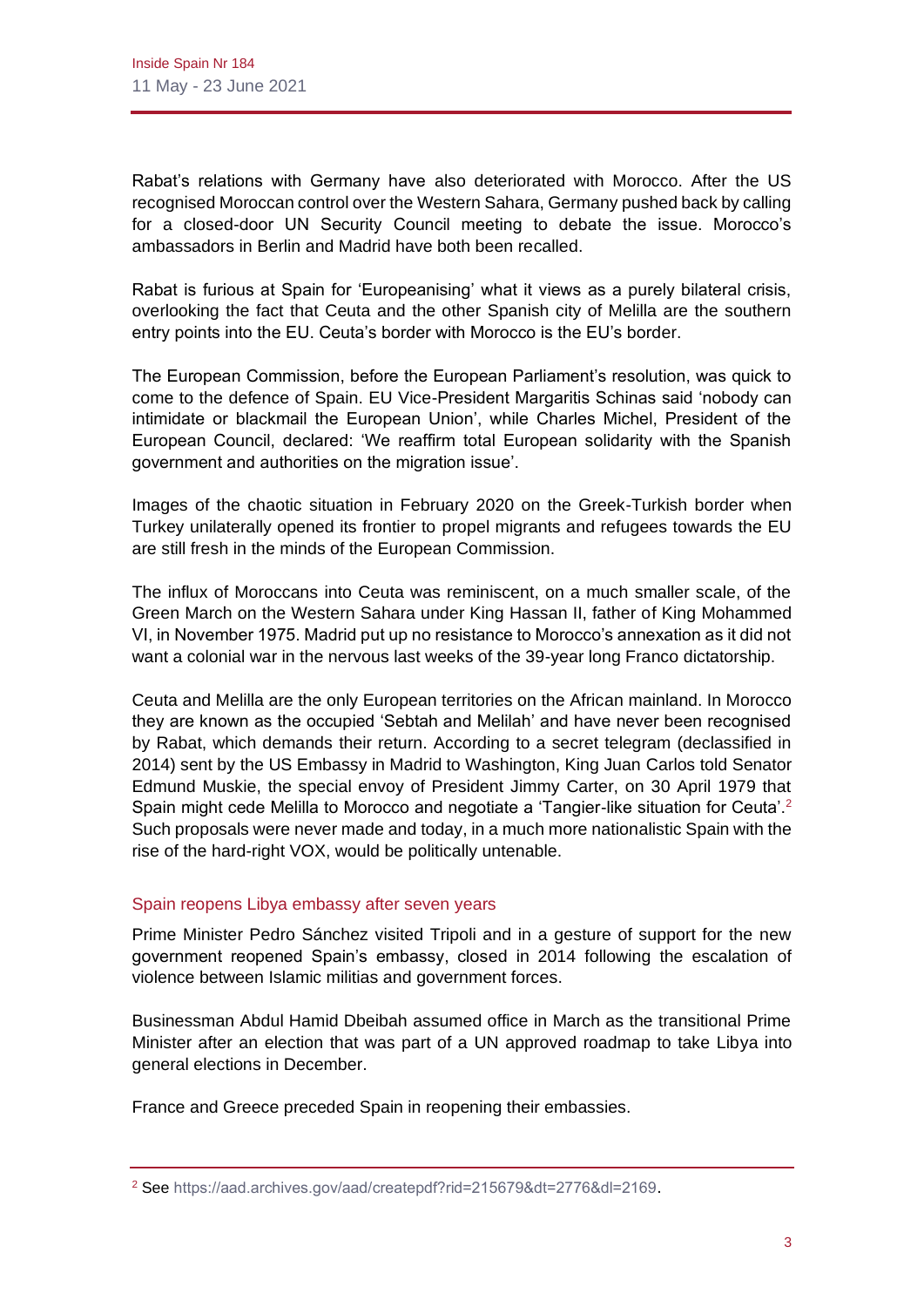Sánchez, who travelled with a group of businessmen, signed memorandums of understanding to boost cooperation in sectors such as health, infrastructure and renewable energy.

#### Venezuela seeks extradition of prominent opposition activist

The Venezuelan government asked Madrid to extradite Leopoldo López, a former Caracas-area mayor who fled to Spain last year, so that he can see out the remaining eight years of a 14-year prison sentence for instigating violence in anti-government protests and other alleged crimes.

The Spanish government has yet to respond to the request. The judiciary has refused in the past to extradite former Venezuelan officials on the grounds that concerns they would be politically persecuted were founded.

López has received widespread international support for his stand against authoritarian Venezuelan President Nicolas Maduro. He is a close associate of Juan Guaidó, the opposition leader recognised by the US and many other countries including Spain as Venezuela's legitimate leader.

# Spain at the forefront of desiring a more unified EU

Close to 50% of respondents in Spain want the EU, after the pandemic is over, to be more active in achieving a unified response to global threats and challenges, the highest percentage among the four largest euro zone countries (see Figure 2).

The survey carried out in April by the European Council on Foreign Relations also showed Spain as the country, among the four, most in favour of EU states doing more to share the financial burden of a crisis.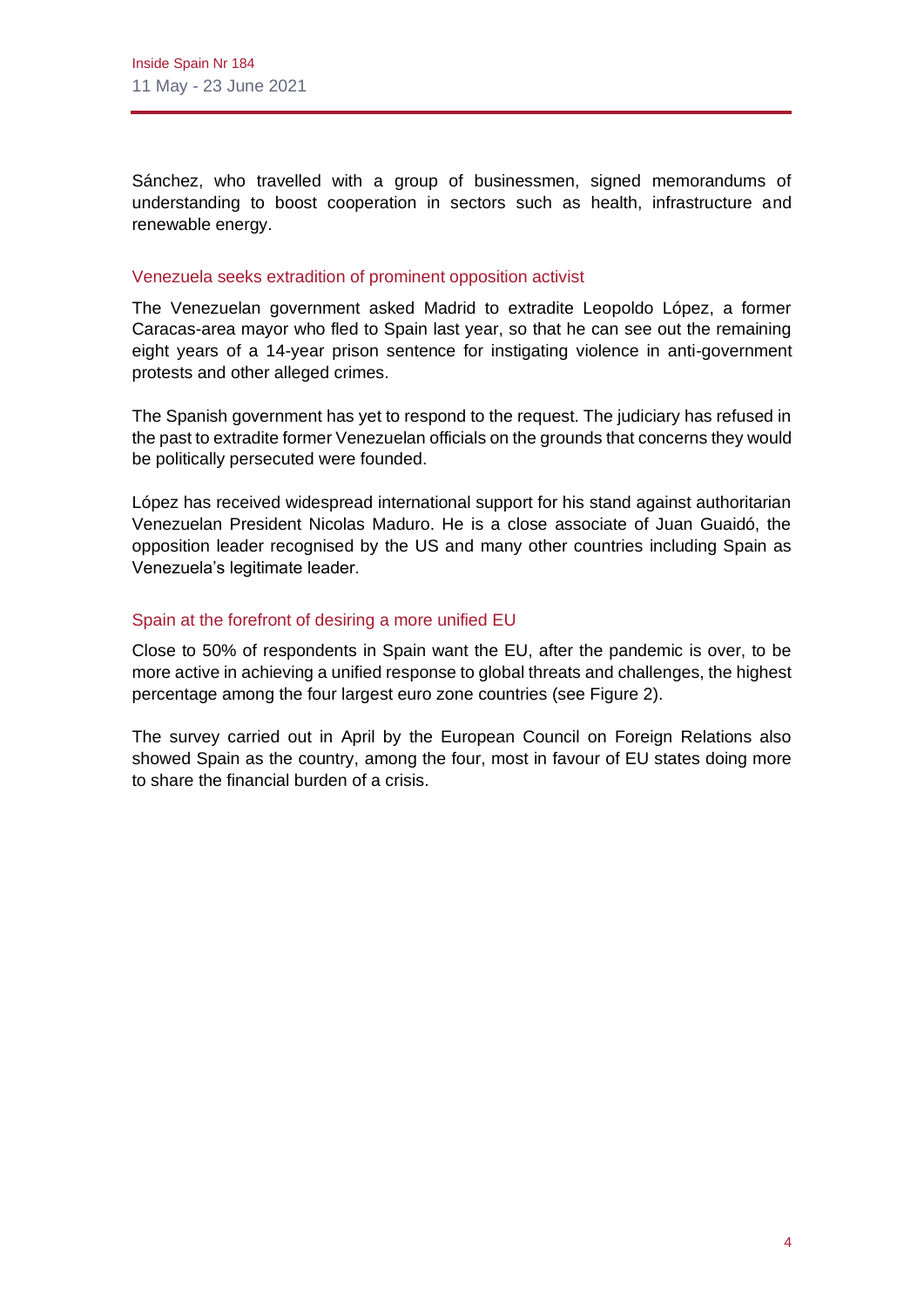#### **Figure 2. Once the coronavirus crisis is over, which, if any, of the following best reflect how you think things should change in Europe? (%)**

|                                                                                                                | Spain | Germany | France | Italy |
|----------------------------------------------------------------------------------------------------------------|-------|---------|--------|-------|
| The EU should ensure a more unified response to<br>global threats and challenges                               | 48    | 36      | 41     | 45    |
| EU states should be more prepared to share the<br>financial burden of a crisis                                 | 49    | 36      | 36     | 43    |
| There should be more control over the EU's<br>external borders                                                 | 33    | 35      | 43     | 33    |
| Businesses should be pushed to produce more<br>medical supplies in the EU, even if this means<br>higher prices | 26    | 46      | 44     | 21    |
| The EU should increase its efforts to transition<br>away from carbon in the EU                                 | 27    | 20      | 33     | 29    |
| There should be more control over borders<br>between EU states                                                 | 23    | 24      | 33     | 26    |
| The EU should return more powers to the national<br>level                                                      | 14    | 23      | 31     | 25    |

Source: European Council on Foreign Relations.

A small majority of Spaniards (52%) said they had little confidence in the EU or said their confidence had deteriorated compared with 62% in France, 57% in Italy and 55% in Germany. Spaniards' disillusionment with national politics, however, was much higher at 80%, the same as Italy, as against 66% in France.

# Spain to host 2022 NATO summit

Spain will celebrate its  $40<sup>th</sup>$  anniversary of joining NATO by hosting the organisation's summit in Madrid next year.

The country was excluded from NATO during the Franco dictatorship, which ended in 1975. It joined in 1982, the first new member since West Germany in 1955. Membership was ratified in a referendum in 1986 when 57% of votes were in favour on a turnout of 59%.

# **Domestic Scene**

# Government grants controversial pardons for Catalan separatists

The pro-independence movement in Catalonia embarked on a new phase, following the formation of the new regional government and the granting of deeply divisive pardons for nine separatists jailed for organising in 2017 an unconstitutional referendum on secession.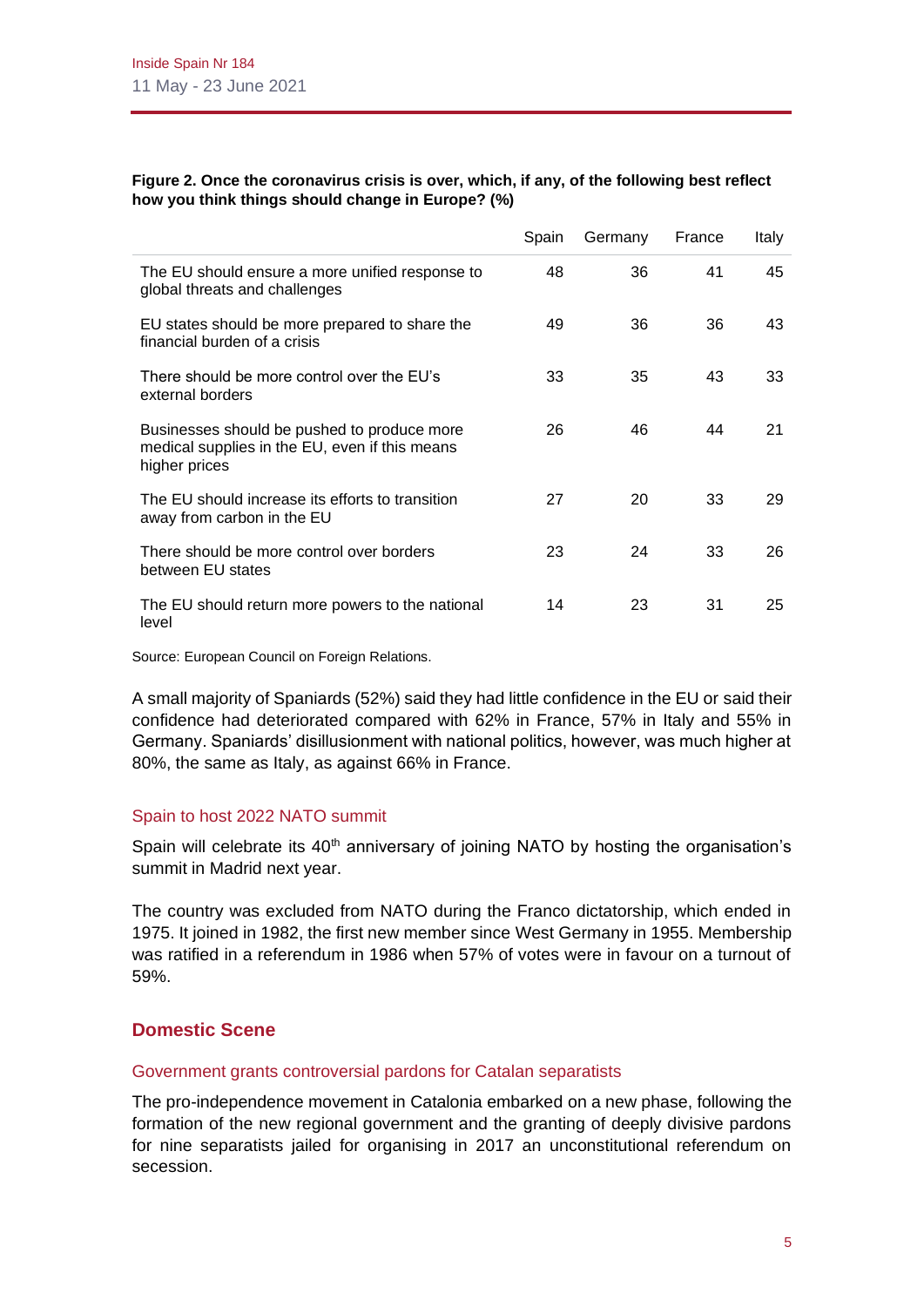In a non-binding report, the Supreme Court opposed the pardons, but Prime Minister Pedro Sánchez said the time had come to be magnanimous in order to try to resolve the secession problem politically. 'There is a time for punishment and time for concord', he told Parliament.

The nine remain barred from public office and the reprieve would be reversed if they commit serious offences. A full amnesty, as demanded by the secessionists, would have been a step too far.

Parliament supported the pardons (190 MPs voted in favour vs 150 against), as well as some business and Roman Catholic Church leaders, but the conservative Popular Party (PP), the hard-right VOX and the would-be centrist Ciudadanos are vociferously opposed to them. 'Appeasement is not an option, it is only a postponement that grants new strength to the threat', said Pablo Casado, the leader of the PP which is likely to challenge the pardons.

Tens of thousands of their supporters rallied in a Madrid square beneath the world's largest Spanish flag earlier this month to protest the pardons. Some Socialist regional 'barons' are also opposed. Among the wider public, a recent poll for *El Mundo* found that 61% of those surveyed did not agree with the pardons, while 29.5% backed them.

The Committee on Legal Affairs and Human Rights of the Parliamentary Assembly of the Council of Europe (PACE) recommended pardons in a report, which the Spanish Foreign Ministry criticised as it was 'based on an erroneous approach presuming that the pro-independence political leaders were indicted for expressing their ideas in the exercise of their mandate'.<sup>3</sup>

The Court sentenced in October 2019 nine politicians and activists to between nine and 13 years in jail for misusing public funds and sedition after organising the referendum and issuing a unilateral declaration of independence. Three others were sentenced for the lesser crime of disobedience, but were not imprisoned. Its report said the sentences were appropriate for the crimes and added 'there is not the slightest evidence or faintest hint of contrition'. However, regret is not strictly one of the requirements for granting a pardon, which is a political decision reserved for the government.

The issue of pardons, which began to be mooted last year, took on momentum after the divided pro-independence parties formed a government in May, after three months of on-and-off negotiations, following elections in February, and narrowly avoiding another election. Voter turnout was a record low of 53.6%.

<sup>&</sup>lt;sup>3</sup> See the Foreign Ministry's statement at

[http://www.exteriores.gob.es/Portal/en/SalaDePrensa/NotasdePrensa/Paginas/2021\\_NOTAS\\_P/20210603](http://www.exteriores.gob.es/Portal/en/SalaDePrensa/NotasdePrensa/Paginas/2021_NOTAS_P/20210603_NOTA124.aspx) [\\_NOTA124.aspx](http://www.exteriores.gob.es/Portal/en/SalaDePrensa/NotasdePrensa/Paginas/2021_NOTAS_P/20210603_NOTA124.aspx) and the report at

[https://pace.coe.int/pdf/364eb950a83334f8d78db180220409fae2bd324b31a4a5578d0e3c6604a42622/doc](https://pace.coe.int/pdf/364eb950a83334f8d78db180220409fae2bd324b31a4a5578d0e3c6604a42622/doc.%2015307.pdf) [.%2015307.pdf.](https://pace.coe.int/pdf/364eb950a83334f8d78db180220409fae2bd324b31a4a5578d0e3c6604a42622/doc.%2015307.pdf)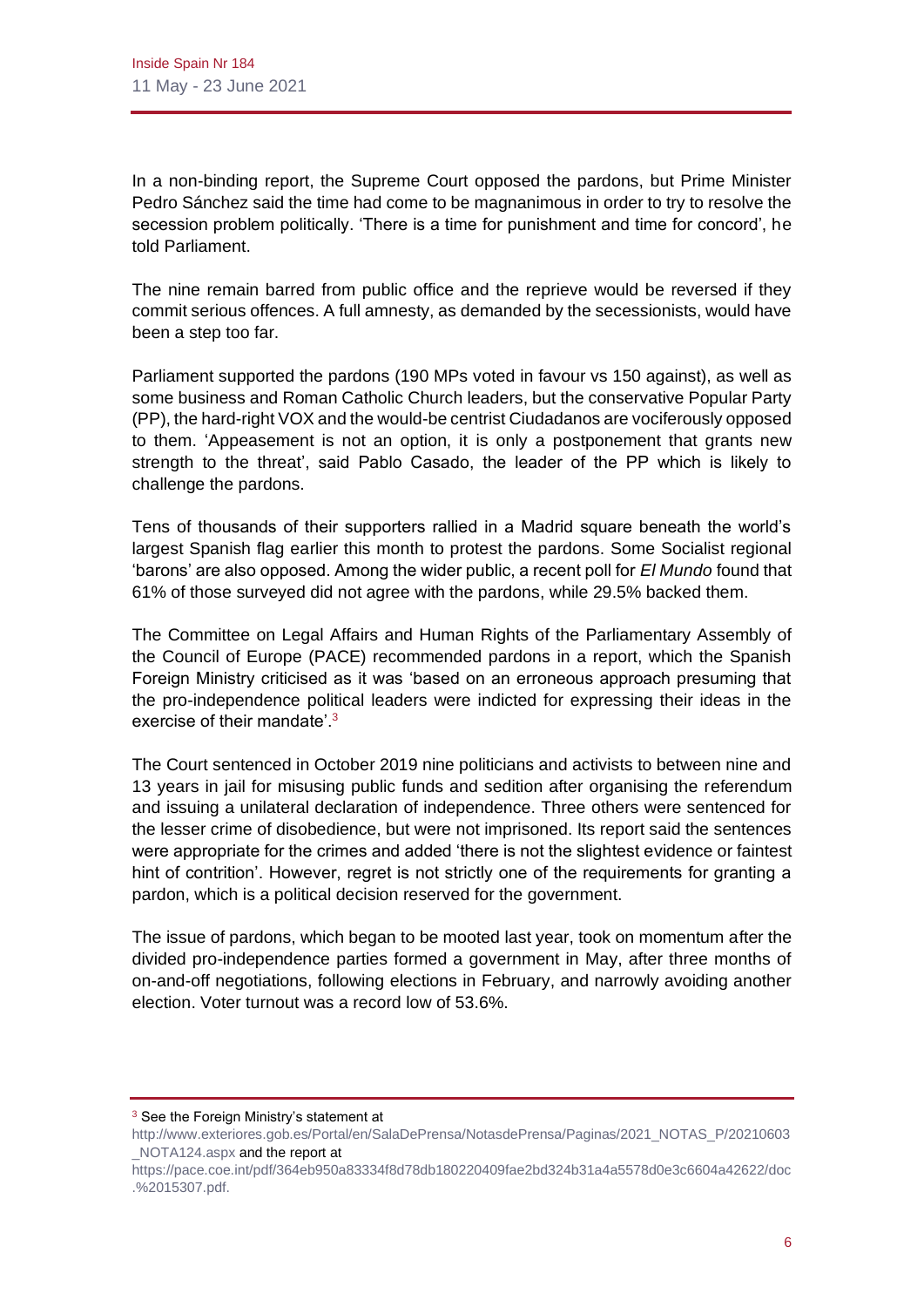This time the leftist and more pragmatic Republican Party of Catalonia (ERC) is in the driving seat with Pere Aragonès at the helm of government and not the centre-right and more hardline Junts per Catalunya (JxCat), whose leader Carles Puigdemont, a fugitive from justice, has been in self-imposed exile since the 2017 referendum. The ERC's leader, Oriol Junqueras, and Deputy Premier when Puigdemont was Premier (2016-17), received the longest sentence (13 years). Puigdemont does not benefit from the pardons.

ERC backs in parliament the Socialist-led minority government whose junior partner is the hard-left Unidas Podemos. The 190 votes in favour of pardons were more than the 167 'yes' votes (one more than required) that Sánchez garnered to form his coalition government in January 2020. The PP accuses Sánchez of selling out to ERC in order to stay in power.

Junqueras eased Sánchez's path for pardons a little by publicly stating that unilateral efforts to secure independence are now 'neither viable or desirable' and the best way to resolve the political standoff is to agree a Scottish-style referendum with the Spanish government. He also intimated support for pardons, without explicitly mentioning them, by saying 'there are gestures that can ease the conflict.' He had previously said, following his conviction, that the government 'can stick their pardons where the sun doesn't shine'.

Elisenda Paluzie, President of the Catalan National Assembly, said, before the pardons were granted, they would be 'an intelligent political decision' as they would 'disarm us on a political level'.

It is extremely unlikely there will be a negotiated referendum on independence as it would require constitutional reform, which would have to be approved by a two-thirds majority in both the Congress and Senate, followed by elections and ratification of the reform by two-thirds of the new Congress and Senate. The highly polarised and fragmented political life makes the reform impossible. The government will try to resolve the issue by offering Catalonia more money and autonomy in a package that could be put to a referendum.

Junqueras' strategy may have changed, but not the goal. He recognises that more support for independence is needed, while Puigdemont, still the power behind Junts with his Council for the Republic based in Waterloo, Belgium, believes there is already enough support and a more confrontational approach will eventually win the day.

The nationalist vote in Catalan elections since the first one in 1980 (see Figure 3), not all of which was pro-independence, particularly in the first two decades, has never been more than 37% (in 2017) while the non-nationalist vote peaked at 42% (also in 2017). As a result of the way the electoral system works, pro-independence parties have tended to win a majority of seats in the Catalan parliament, sometimes a slim one, although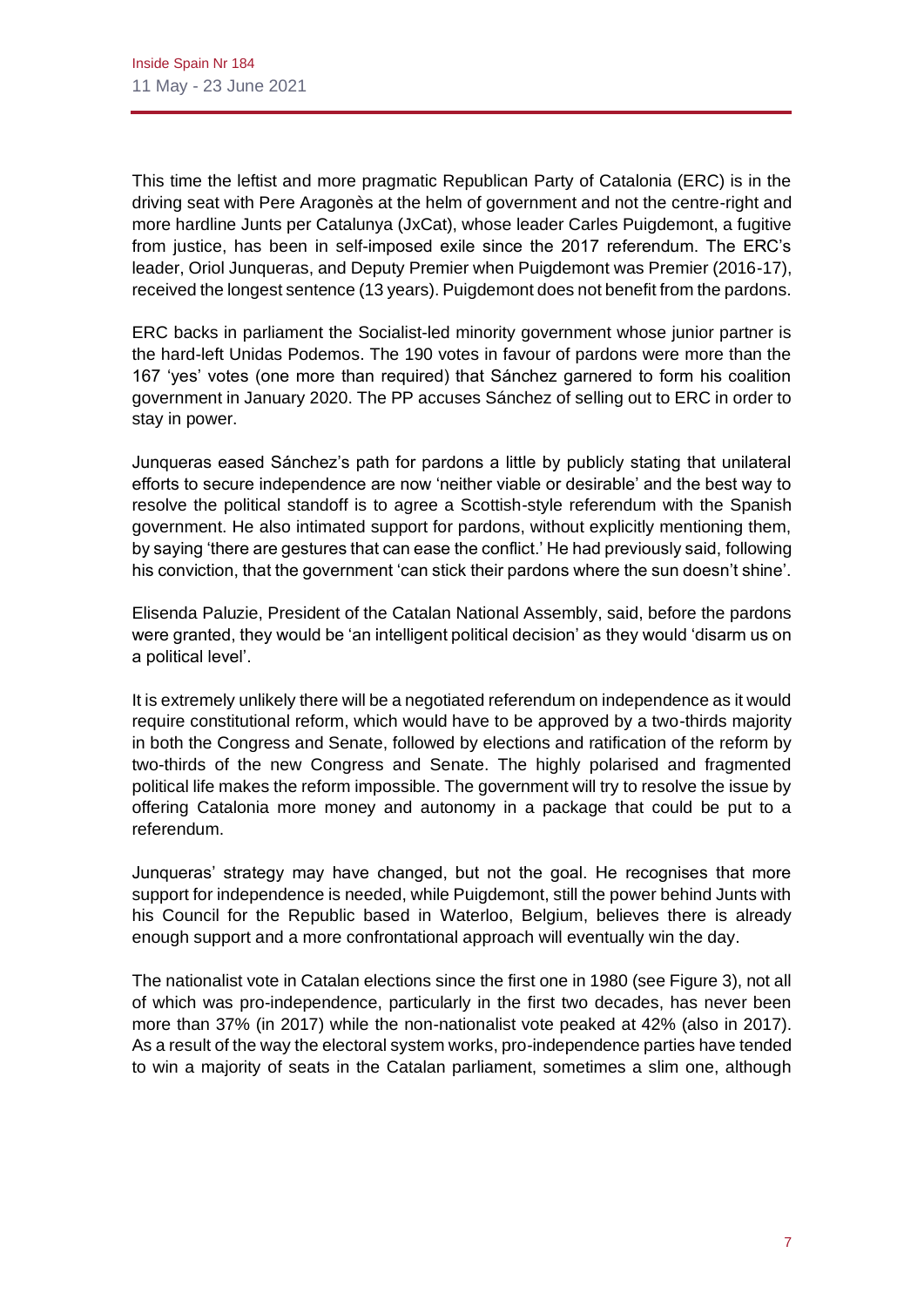without a majority of the votes. There is a deep political divide between unionists and secessionists.<sup>4</sup>

| Abstention rate | Non-nationalist including blank<br>and invalid votes | Nationalist |      |
|-----------------|------------------------------------------------------|-------------|------|
| 38.7            | 36.8                                                 | 24.5        | 1980 |
| 35.6            | 30.8                                                 | 33.6        | 1984 |
| 40.6            | 30.0                                                 | 29.4        | 1988 |
| 45.1            | 25.3                                                 | 29.6        | 1992 |
| 36.4            | 31.6                                                 | 32.0        | 1995 |
| 40.8            | 31.8                                                 | 27.4        | 1999 |
| 37.5            | 33.0                                                 | 29.5        | 2003 |
| 44.0            | 30.6                                                 | 25.4        | 2006 |
| 41.2            | 29.6                                                 | 29.2        | 2010 |
| 32.2            | 34.8                                                 | 33.0        | 2012 |
| 25.0            | 39.3                                                 | 35.7        | 2015 |
| 20.9            | 41.6                                                 | 37.4        | 2017 |
| 46.4            | 26.5                                                 | 27.1        | 2021 |

# **Figure 3. Catalan elections, 1980-2021, votes of nationalist and non-nationalist parties (%)**

Catalan government, prepared by Adolf Tobeña, author of the forthcoming *Fragmented Catalonia* (Policy Network).

#### Coronavirus incidence rate below 100, obligatory use of masks outside ends 26 June

The 14-day incidence rate of COVID cases per 100,000 people dropped below 100 on 16 June for the first time since last August, spurring the government to lift the obligation to wear a mask outside as of 26 June (see Figure 4).

<sup>4</sup> A timely and nuanced book, *Fragmented Catalonia* (Policy Network), by Adolf Tobeña, Emeritus Professor of Psychiatry at the Autonomous University of Barcelona, to be published in July, usefully recapitulates the push for secession.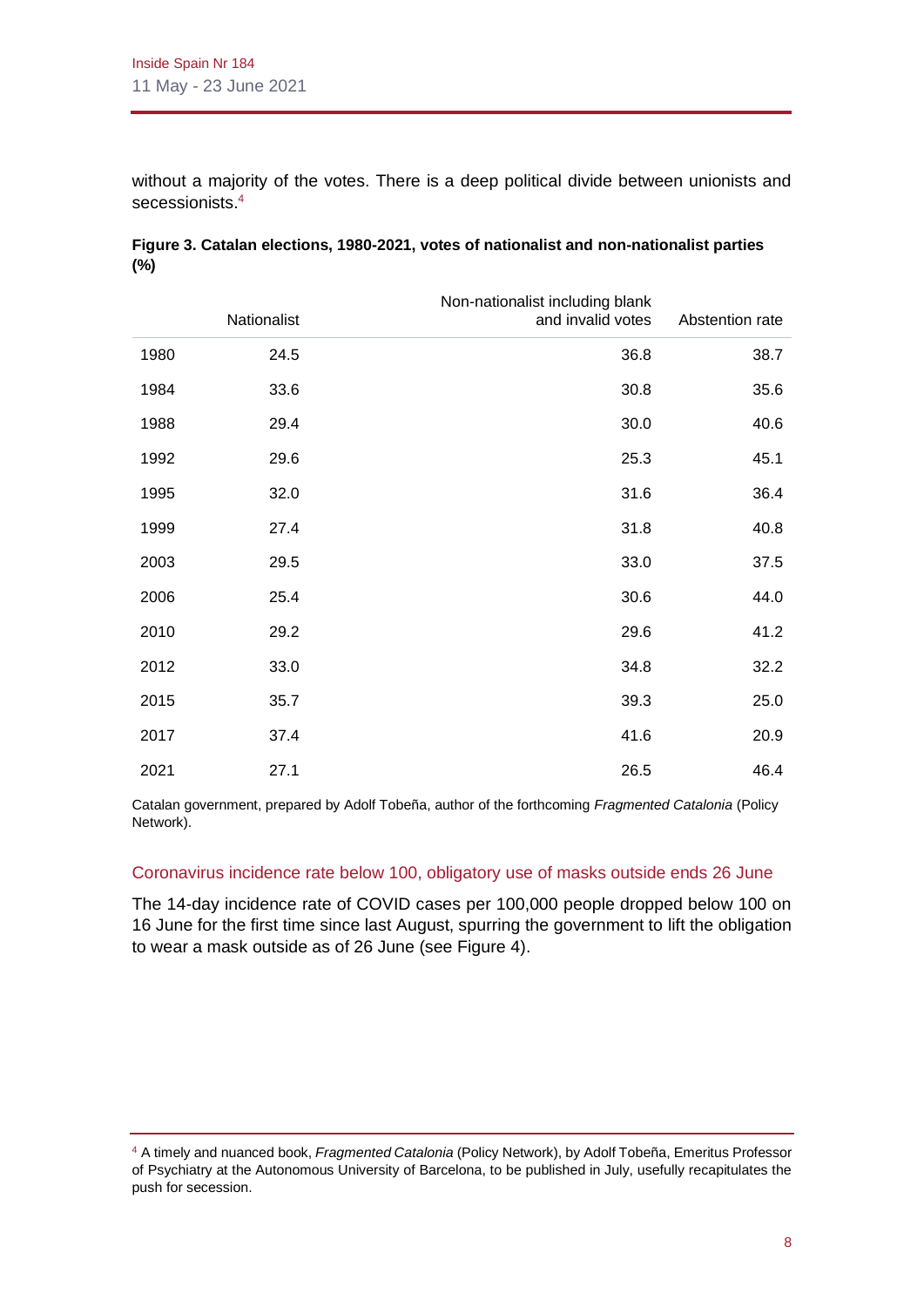|                         | 12 April | 10 May | 21 June |
|-------------------------|----------|--------|---------|
| Andalucía               | 225      | 180    | 173     |
| Aragón                  | 218      | 291    | 83      |
| Asturias                | 163      | 95     | 72      |
| <b>Balearic Islands</b> | 57       | 57     | 40      |
| <b>Basque Country</b>   | 320      | 407    | 107     |
| Canary Islands          | 134      | 84     | 94      |
| Cantabria               | 161      | 205    | 89      |
| Castilla y León         | 196      | 166    | 80      |
| Castilla-La Mancha      | 157      | 193    | 67      |
| Catalonia               | 227      | 253    | 92      |
| Extremadura             | 135      | 91     | 60      |
| Galicia                 | 75       | 93     | 40      |
| Madrid                  | 336      | 304    | 82      |
| Murcia                  | 67       | 68     | 49      |
| Navarre                 | 425      | 271    | 102     |
| La Rioja                | 211      | 233    | 145     |
| Valencia                | 36       | 36     | 42      |
| Spain (1)               | 199      | 189    | 92      |

#### **Figure 4. Coronavirus (COVID-19) 14-day cumulative number of cases per 100,000 people by region**

(1) Including the North African enclaves of Ceuta and Melilla. At 21 June, 2021.

Source: Health Ministry.

The vaccination campaign has speeded up considerably in the last five weeks (see Figure 5). Just over one third of the adult population (34%) has received the full dose (15.5% at 10 May) and 55% at least one (34.4%).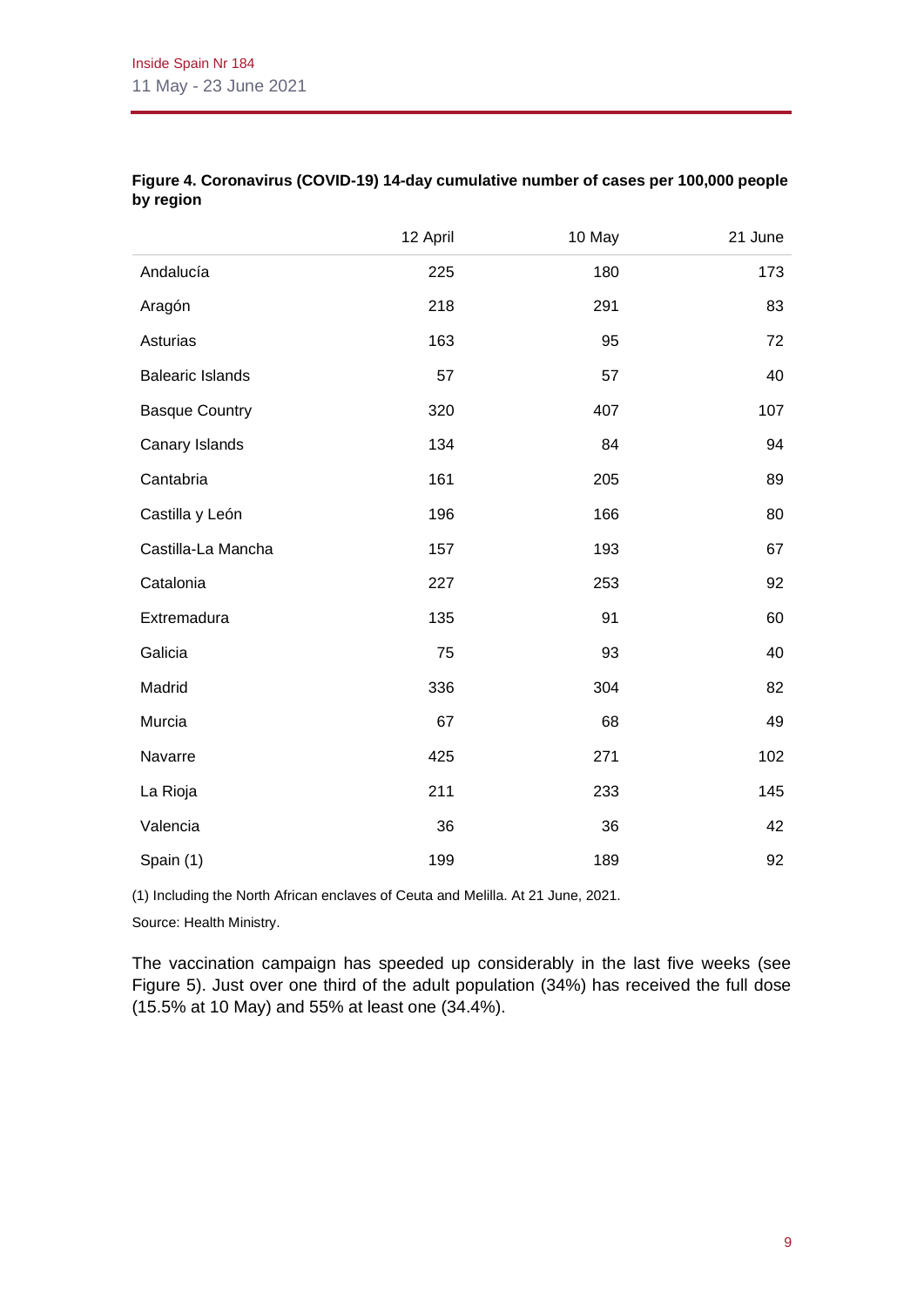|                      | $+80$ | 70-79 | 60-69 | 50-59 | 40-49 | 30-39 |      | 20-29 Average |
|----------------------|-------|-------|-------|-------|-------|-------|------|---------------|
| At least<br>one      | 100   | 98.2  | 92.9  | 85.7  | 49.6  | 14.4  | 11.5 | 55.1          |
| Full                 | 100   | 96.2  | 30.7  | 54.5  | 15.2  | 10.3  | 8.6  | 34.3          |
| (1) At 21 June 2021. |       |       |       |       |       |       |      |               |

# **Figure 5. COVID-19 vaccination by age groups (%) (1)**

Source: Health Ministry.

Spain is the EU country that most agrees that vaccine is the only way to end the pandemic (see Figure 6).

#### **Figure 6. To what extent do you agree with the following statement?: vaccine is the only way to end the pandemic (%)**

|              | Totally agree | Tend to agree | Totally disagree |
|--------------|---------------|---------------|------------------|
| Spain        | 48            | 37            | 4                |
| Sweden       | 50            | 33            | 5                |
| Italy        | 45            | 36            | $\,6$            |
| Portugal     | 37            | 44            | 5                |
| Germany      | 47            | 30            | 8                |
| <b>EU-27</b> | 40            | 35            | 9                |
| France       | 32            | 38            | 10               |
| Latvia       | 20            | 34            | 20               |

Source: European Commission.

#### Deaths outstrip births for sixth year running

The coronavirus pandemic intensified the demographic trend of deaths outnumbering births. Last year 492,930 people died, 17.7% more than in 2019, compared with 339,206 births (-5.9%).

The difference (153,724) was three-times greater than in 2019 and by far the largest figure since the National Statistics Office (INE) began the series in 1941 two years after the end of the civil war (see Figure 7).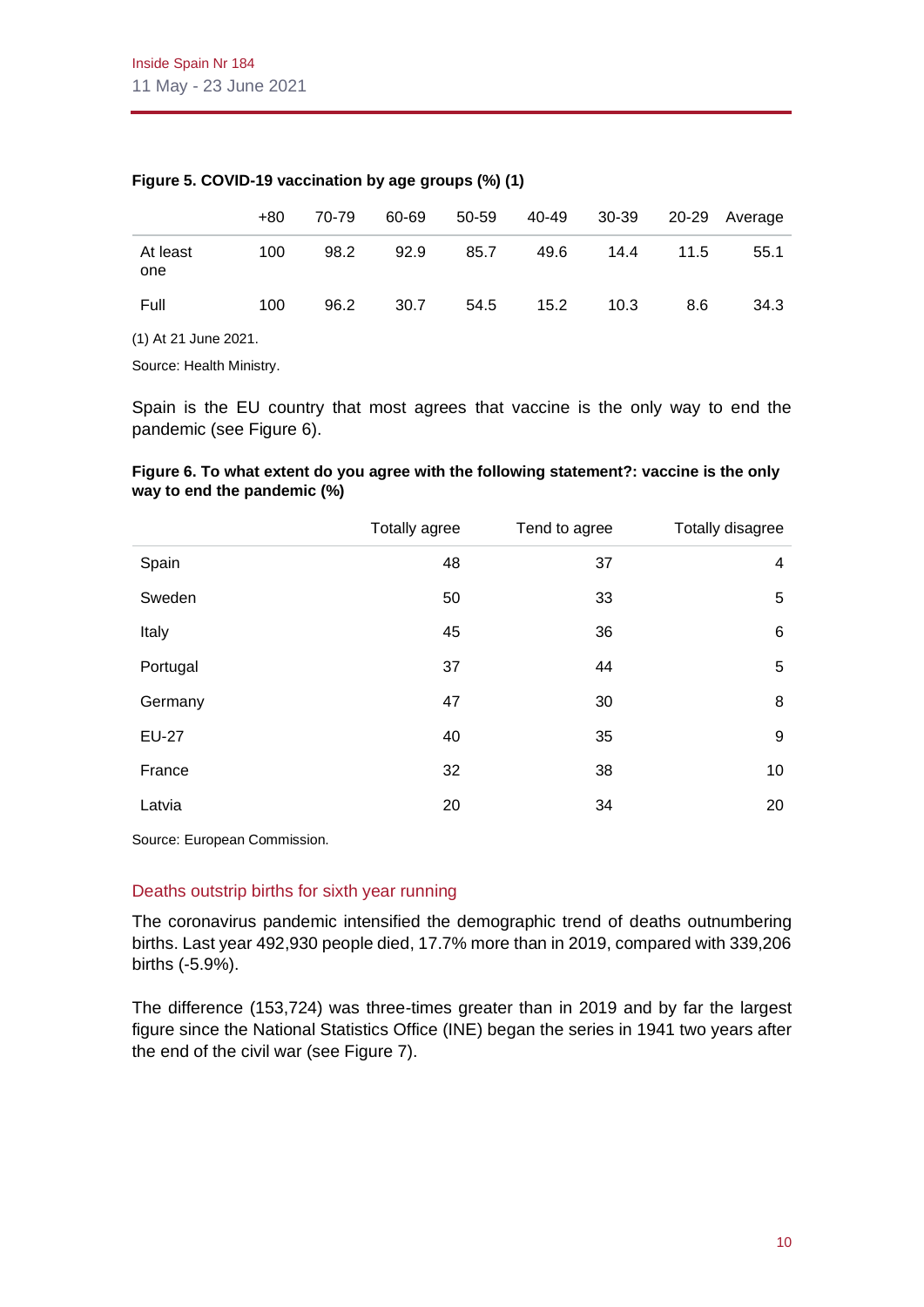|               | 1941    | 1964    | 2008    | 2020    |
|---------------|---------|---------|---------|---------|
| <b>Births</b> | 511.157 | 694.625 | 365,193 | 339,206 |
| Deaths        | 487.748 | 272,962 | 360,511 | 492,930 |

#### **Figure 7. Births and deaths, 1941-2020**

Source: INE.

The fertility rate dropped from 1.24 to 1.18 and average life expectancy from 83.58 years to 82.34.

In a bid to increase the number of children born in the region of Madrid, Isabel Díaz Ayuso, the territory's new Premier, said €14,500 spread over 29 months would be given to pregnant women under the age of 30, provided they earned less than €30,000 a year and could prove they had lived in the region for more than 10 years. The aid would benefit around 14,000 women, a drop in the ocean.

#### Roman Catholic Church receives record amount from taxpayers

Taxpayers contributed a record €301 million to Spain's Roman Catholic Church in 2020, 5.6% more, under the system that enables them to donate 0.7% of their income tax to the church, without increasing their total tax bill.

The church is the only one that benefits from the system. Yet there are significant numbers of Muslims (more than two million), with small numbers of Jews and Protestants. The other option in the annual tax declaration is to donate that same percentage to social purposes.

The Church's funding was changed in 2007 by the Socialist government of José Luis Rodríguez Zapatero when the amount that can be contributed was increased from 0.5% to 0.7% in order to compensate for the state ending its annual allowance (see Figure 8).

|  |  | 2008 2009 2010 2011 2012 2013 2014 2015 2016 2017 2018 2019 |  |  |  |  |
|--|--|-------------------------------------------------------------|--|--|--|--|
|  |  | 253 249 248 247 249 259 250 249 256 268 285 301             |  |  |  |  |

#### **Figure 8. Taxpayers' funding of Spain's Roman Catholic Church (€ mn)**

Source: Roman Catholic Church.

One in three taxpayers (7.3 million) ticked the 0.7% box when making in 2020 their 2019 tax declaration. The Church also receives voluntary donations.

The Roman Catholic Church's overbearing influence during the dictatorship of General Franco (1939-75), in return for supporting his 'crusade' during the Civil War, has waned since the 1978 Constitution that separated church and state. But it remains considerable in social welfare (via Caritas, a Roman Catholic charity), education (2,433 Church-run but publicly subsidised schools with around a quarter of children and 15 universities with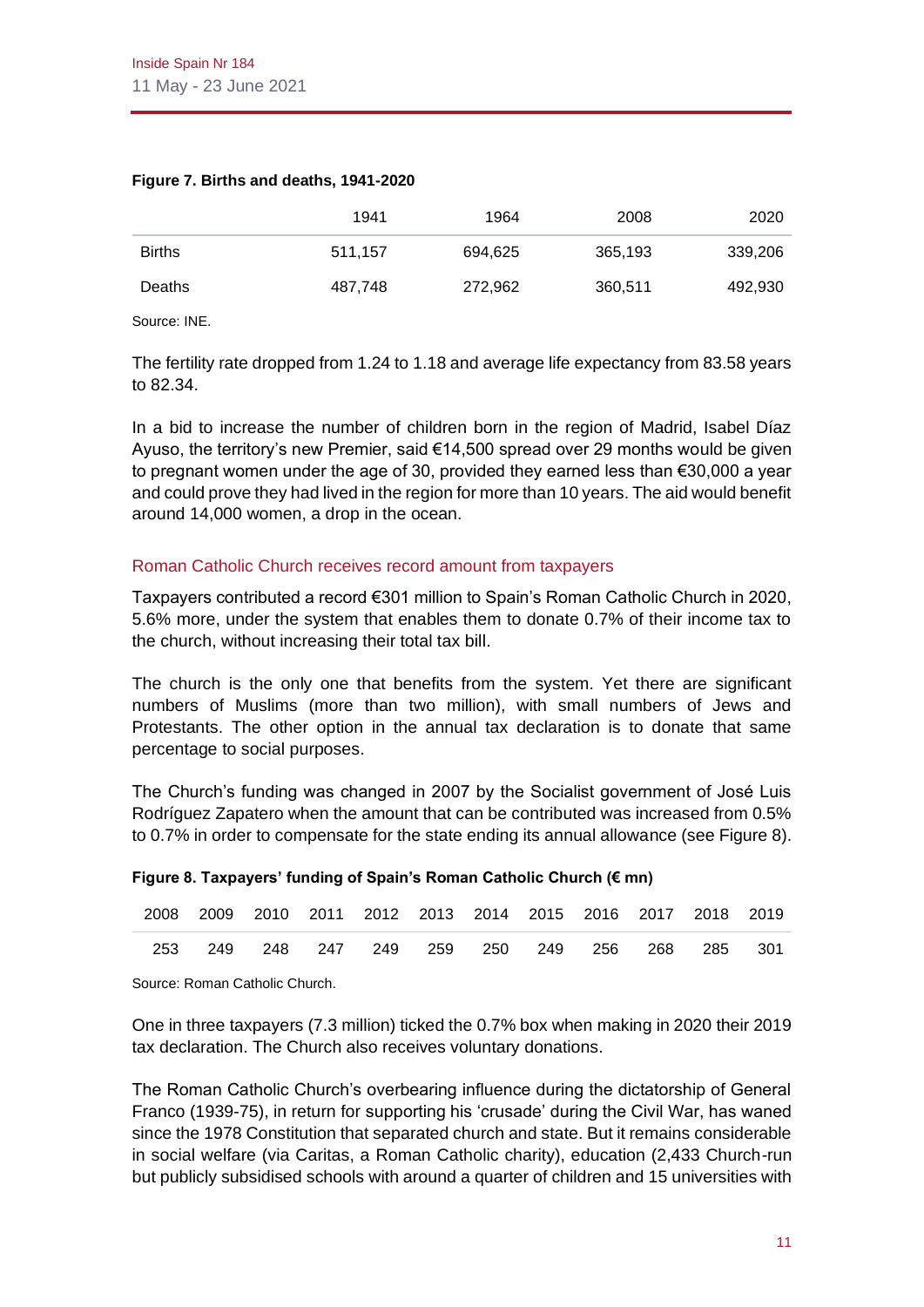118,000 students) and management of heritage (in 500 municipalities the only asset of cultural interest belongs to the Church).

# **The Economy**

# European Commission endorses Spain's COVID recovery plan

Brussels gave the green light to the government's plan to use €69.5 billion of grants from Next Generation European Union (NGEU) to make the economy greener and more digitalised. The first €9 billion will arrive in July.

Spain's economy is one of the worst affected by COVID-19 in the euro zone. GDP shrank 10.8% in 2020, partly because of the collapse of the key tourism and hospitality sectors (26% of GDP, five points higher than the EU average). The government forecasts growth of 6.5% this year, boosted by the plan, but full recovery will not come until 2023.

The plan envisages 110 investment projects including using some of the funds to make electric car batteries in partnership with private investors. Some 40% of the funds will go towards fighting climate change and 28% on digitalising public administrations, industry and digital equipment for education and training.

The release of tranches of the funds is contingent on the government meeting milestones such as progress on reforms, particularly in the labour market, taxes and pensions. $5$ 

# Spain sets its sights on 2050

Spain's governments have not been noted over the past 45 years for their long-term planning, except when circumstances left them no alternative, particularly after the death of the dictator General Franco in 1975 and the desire, overwhelmingly supported, to prepare for entry into the European Economic Community (in 1986) and be a 'normal' country.

The minority Socialist-led coalition government has sought to rectify this with a plan, prepared by 100 experts, that covers the next 30 years. Whether the ambitious goals are reached is anyone's guess, but at least the plan should serve to focus minds on where Spain lags behind compared with the other major euro zone economies and what it needs to do.

The problems have been endlessly diagnosed: stubbornly high unemployment, low R&D spending, a very high early school-leaving rate, a fast-ageing population exerting pressure on the healthcare and pensions systems, low productivity in an economy disproportionately based on tourism and a tax system that needs overhauling.

<sup>5</sup> The plan is available a[t https://ec.europa.eu/info/system/files/spain-recovery-resilience-factsheet\\_en.pdf](https://ec.europa.eu/info/system/files/spain-recovery-resilience-factsheet_en.pdf) and challenges are set out in my Working Paper

[http://www.realinstitutoelcano.org/wps/portal/rielcano\\_en/contenido?WCM\\_GLOBAL\\_CONTEXT=/elcano/e](http://www.realinstitutoelcano.org/wps/portal/rielcano_en/contenido?WCM_GLOBAL_CONTEXT=/elcano/elcano_in/zonas_in/wp01-2021-chislett-challenges-and-opportunities-for-spain-in-times-of-covid-19) [lcano\\_in/zonas\\_in/wp01-2021-chislett-challenges-and-opportunities-for-spain-in-times-of-covid-19.](http://www.realinstitutoelcano.org/wps/portal/rielcano_en/contenido?WCM_GLOBAL_CONTEXT=/elcano/elcano_in/zonas_in/wp01-2021-chislett-challenges-and-opportunities-for-spain-in-times-of-covid-19)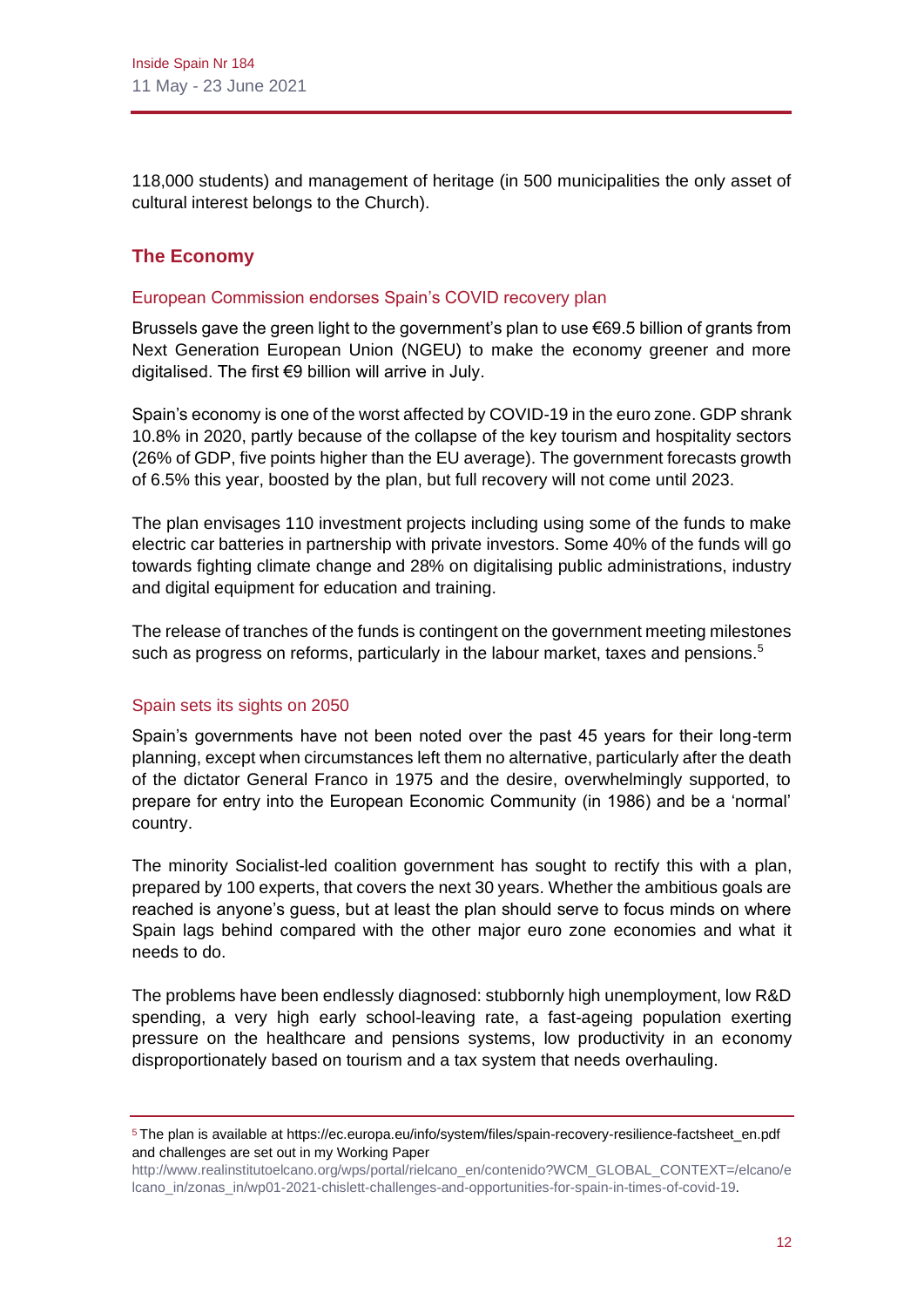If past experience is anything to go by, it will be a miracle if the plan's goals are reached. Not only has the pace of reforms slowed down in recent years, and without them the targets for 2050 are a pipedream, but successive governments have been particularly prone to overturning the reforms of their predecessors, particularly in the areas of the labour market, education, pensions, taxes and town planning.

For instance, governments in the last 40 years have approved more than 50 labourmarket reforms of one sort or another, apparently a world record, and yet unemployment has never been lower than 7% (and at an average of 18% between 2015 and 2019).

Spain has also been painfully slow to put into force the EU's single-market directives, taking almost 50% longer than the bloc's average, and only 12% of the European Commission's country-specific recommendations issued every year under the Semester Framework between 2011 and 2019 were implemented.

Long-term planning requires a degree of political consensus that is woefully lacking in Spain, which has had four general elections since 2015. Pablo Casado, the leader of the centre-right Popular Party (PP), said the plan was an 'insult' to Spaniards' intelligence and what the country needed was 'real and immediate solutions' to today's problems and not 'smoke screens'.

Lastly, totally unpredictable events ('black swans', such as the COVID-19 pandemic) can suddenly change the scenario and make a mockery of long-term forecasts/targets.

Prime Minister Pedro Sánchez is right to recognise that education is the key challenge. This is, however, an endless mantra of his predecessors. Yet the many education reforms (eight packages in 40 years) have not solved the main problems including an early school-leaving rate that is still high at 17% (vs an EU average of 10%), albeit almost half that in 2007, and a grade repetition rate for 15-year-olds of 29%. 'Education in Spain is for a world that does not exist', Andreas Schleicher, the education chief at the Parisbased OECD think tank, told *El País* this month. 'Remembering all of history's names and dates does not help you'.

The sharp reduction in the early school-leaving rate is not due to the efforts of governments but to the bursting of the massive property bubble and the global financial crisis, which caused the unemployment rate to skyrocket to 23% in 2011 and meant students, usually boys, could no longer easily swap the classroom for a job when they were 16. The dropout rate target for 2050 is an ambitious 3% (see Figure 9).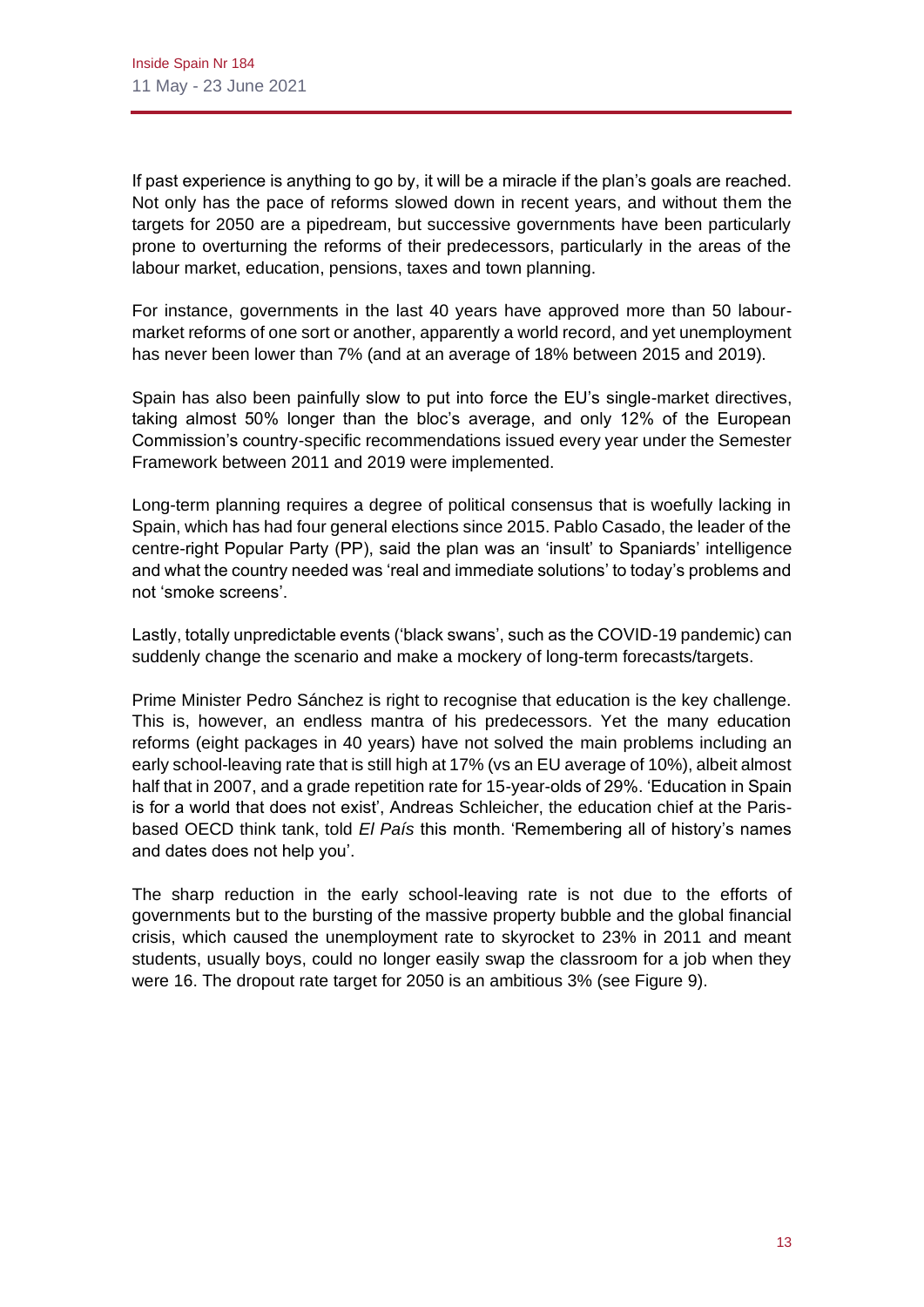#### **Figure 9. Targets of the 2050 Plan**

|                                                                                                           | Now $(1)$ | 2030            | 2040    | 2050           |
|-----------------------------------------------------------------------------------------------------------|-----------|-----------------|---------|----------------|
| Unemployment rate (%)                                                                                     | 18        | 12 <sup>2</sup> | 10      | $\overline{7}$ |
| Workers on temporary contracts (% of total)                                                               | 26        | 23              | 18      | 15             |
| Tax revenue (% of GDP)                                                                                    | 35        | 37              | 40      | 43             |
| Per capita gap with the EU average (%)                                                                    | $-22$     | $-18$           | $-15$   | $-10$          |
| R&D (% of GDP)                                                                                            | 1.2       | 3.0             | 3.5     | 4.0            |
| Early school-leaving rate (% of population aged<br>18-24 with lower secondary education or below<br>that) | 17        | 10              | 6       | 3              |
| Grade repeaters of at least one course, 15-year-<br>olds (%)                                              | 29        | 18              | 10      | 5              |
| Health spending, excluding long-term care (% of<br>GDP)                                                   | 5.7       | 7.0             | 7.0     | 7.0            |
| Greenhouse gas emissions (thousand tonnes of<br>CO <sub>2</sub>                                           | 330,640   | 223,000         | 126,000 | 29,000         |
| Environmental tax revenue (% of GDP)                                                                      | 1.8       | 2.6             | 4.0     | 5.0            |
| $(4)$ Latest qualished as quasare of $004F$ 40                                                            |           |                 |         |                |

(1) Latest available or average of 2015-19.

Source: Office of the Prime Minister.

Another challenge, which the government is taking up, is to make the education system based less on rote learning and more on critical thinking. 'Spaniards are the best at remembering facts and figures but weak in critical thinking, in resolving problems or applying knowledge to new situations', said Schleicher. The reform would also affect the system of competitive exams for civil service posts (known as *oposiciones*), under which graduates study for them for several years.

The ageing of the population, with an average life expectancy of 83 years, one of the world's highest and forecast to reach 86 in 2050, is straining a public health system weakened by the impact of the pandemic. The plan aims to boost health spending from 5.7% of GDP to 7%. A particular challenge is the long-term care system for the elderly, much of which is managed in a family environment (57% compared with 24% in France), and will need to be financed more by the state.

By 2050, the government says one third of the population will be over 65, which would mean there would be only 1.7 people of working age (16-64 years) for every person over 65 against 3.4 today. The fertility rate (1.2 children) and the influx of immigrants are not expected to make up for the shortage of working-age people. The fertility rate is forecast to rise slightly to 1.4, still below the replacement level of 1.9, and the number of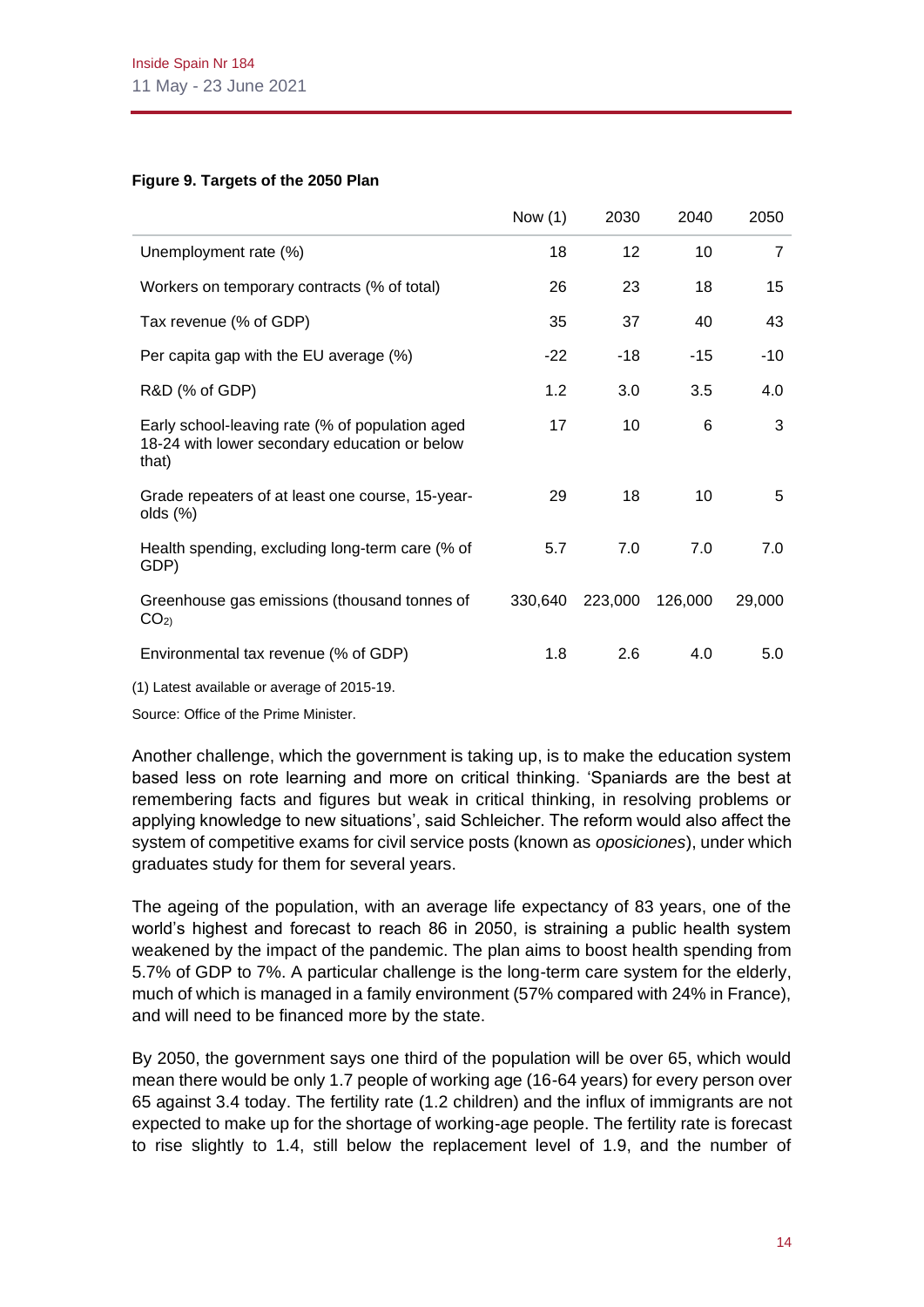immigrants arriving each year is estimated at an average of 191,000, roughly the same as between 1990 and 2019.

The demographic changes, said Sánchez, would reduce the number of students between the ages of 3 and 15 by 800,000, enabling the state to almost double spending per student to €9,640 (Denmark's current level) with hardly any increase in public expenditure.

The statutory retirement age is going to have to be increased. 'The pensions system will have to overcome the treble challenge of assuring its financial sustainability, offering adequate income to retirees, and guaranteeing equal treatment for all generations', the plan states.

All of this will require more public spending unless tax revenue is raised. Spain's tax burden (35% of GDP) is well below the EU average. The plan aims to increase it to 43%.

# UK restrictions dash hopes of international tourism revival

The British government's decision to keep Spain on its 'amber' travel list, meaning that people going there must quarantine for up to 10 days on their return to the UK, dealt a severe blow to the vital summer tourism season whose largest client is Britain (see Figure 10).

|                    | Million |
|--------------------|---------|
| UK                 | 18.07   |
| Germany            | 11.17   |
| France             | 11.15   |
| Nordic countries   | 5.54    |
| Italy              | 4.54    |
| <b>Netherlands</b> | 3.70    |
| Portugal           | 2.44    |
| Ireland            | 2.17    |
| Switzerland        | 1.82    |
|                    |         |

#### **Figure 10. Tourists by main countries of origin, 2019**

Source: INE.

London will review its decision, taken on 3 June, as of 24 June. Spanish hoteliers were dumbfounded by the decision, pointing out that parts of Spain, such as the Balearic and Canary Islands, have lower COVID-19 cases per 100,000 than the UK, and should be on the 'green' list.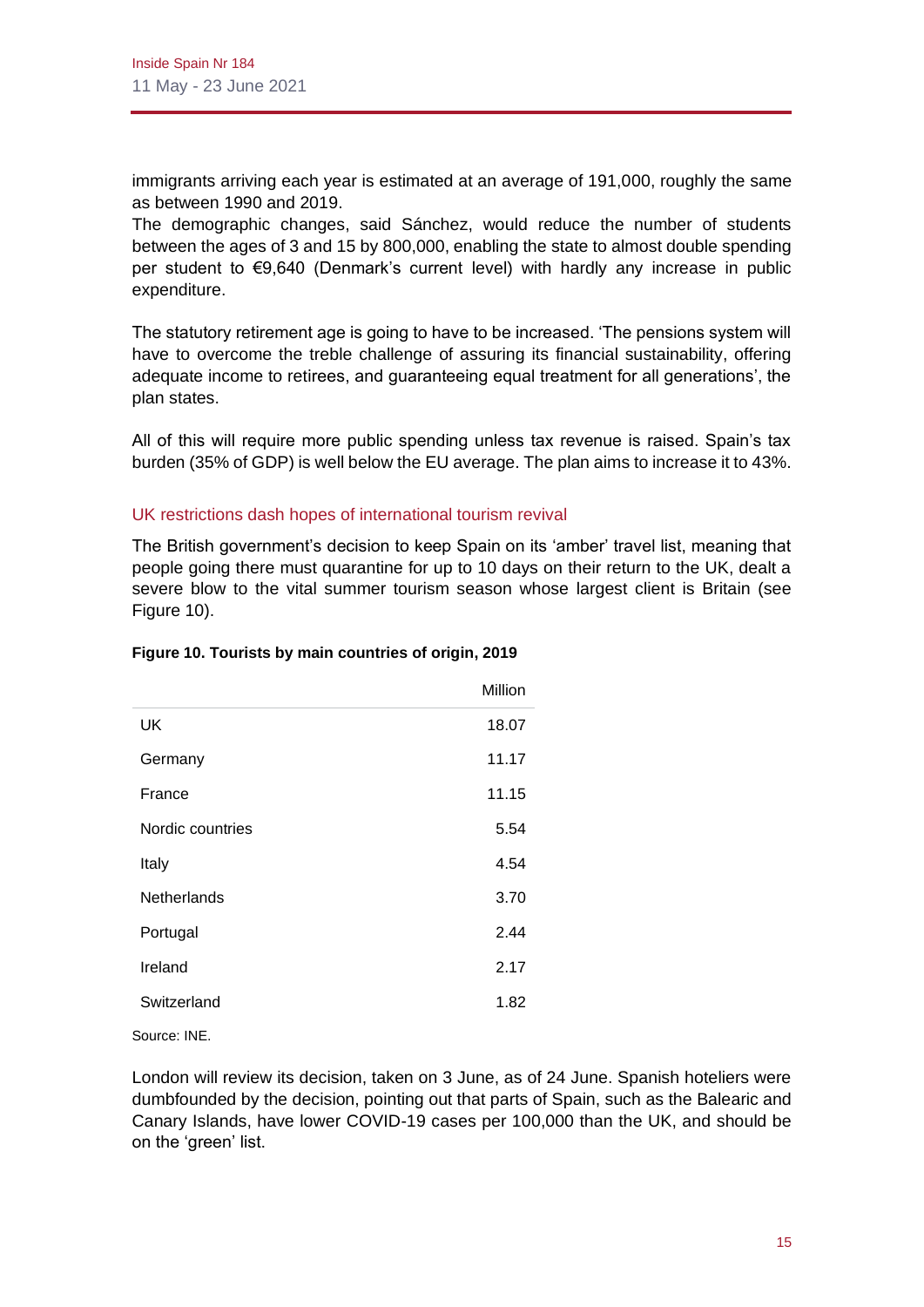Meanwhile, Spain began to entice foreign visitors by letting in fully-vaccinated people from most of the world as of 7 June, but the impact has been limited so far, and it reopened ports to cruise ships after a year. Just over half of the Costa del Sol's 193 hotels are open, according to the region's AEHCOS hoteliers association. Nonvaccinated travellers from the EU are allowed to enter with the negative results of recent antigen tests, which are cheaper and faster than PCR tests for coronavirus.

Travellers from the UK must:

- Take a COVID-19 test before departure and have proof of a negative result.
- Book a COVID-19 test on days two and eight after returning.
- Complete a passenger locator form.
- Quarantine for 10 days.

'Amber' countries are also not eligible for UK travel insurance.

Arrivals of Britons (3.2 million in 2020) were particularly hard hit in April 2021 by travel restrictions. Their number was 98% lower than the same month of 2019, the last 'normal' year, at 23,000.

The total number of international tourists between January and April plummeted 82.6% year-on-year to 1.84 million and was 91.4% below the same period of 2019.

# OECD urges Spain to prioritise lowering public debt

As soon as the economy is growing solidly again, the government needs to start reducing public debt as a share of GDP, the OECD recommends in its latest country survey of Spain. Debt surged from 95% of GDP to 120% in 2020 and continues to climb (125.3% at the end of March).

The Paris-based think tank estimates debt would only decline to 116% of GDP in 2050 if ageing costs were offset (Spain has one of the world's highest life expectancies and a low fertility rate). If these costs are not offset the debt-to-GDP ratio would rise to 171%. With higher economic growth, debt would fall to 82%.

Interest rates remain at historically low levels, but when they rise fiscal sustainability would be at risk.

Figure 11 below sets out the OECD's main findings and recommendations.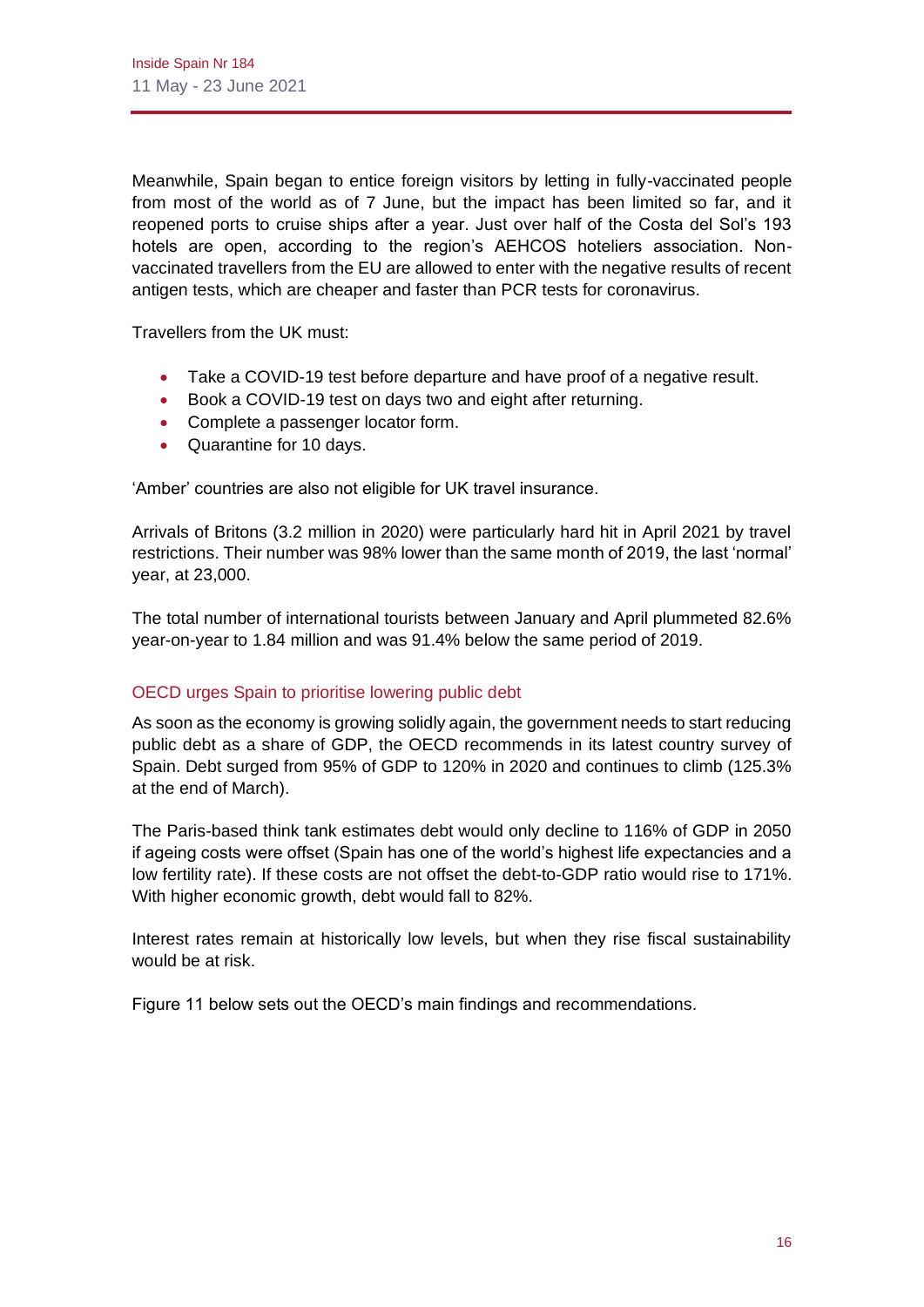| Main findings                                                                                                                                                                                                                                                                                             | Key recommendation                                                                                                                                                                                                                                                                                                                           |
|-----------------------------------------------------------------------------------------------------------------------------------------------------------------------------------------------------------------------------------------------------------------------------------------------------------|----------------------------------------------------------------------------------------------------------------------------------------------------------------------------------------------------------------------------------------------------------------------------------------------------------------------------------------------|
| Mitigating the effect of the pandemic while addressing medium-term fiscal challenges                                                                                                                                                                                                                      |                                                                                                                                                                                                                                                                                                                                              |
| Fiscal policy responded quickly and effectively<br>to the pandemic crisis. Yet uncertainty about<br>the pace of the recovery remains high, and the<br>impact varies across sectors, firms and<br>workers.                                                                                                 | Keep fiscal policy supportive until the recovery<br>is firmly underway, by prolonging support<br>measures while making them more targeted.                                                                                                                                                                                                   |
| credible<br>medium-term<br>fiscal<br>Without<br>a<br>consolidation strategy to put public debt on a<br>sustainable downward path once the recovery<br>is firmly underway, risks to fiscal sustainability<br>could increase.                                                                               | When the recovery is firmly<br>underway,<br>announce a multi-year<br>for fiscal<br>path<br>consolidation strategy, which includes all<br>levels of government.                                                                                                                                                                               |
| Short-time work schemes limited the rise in<br>unemployment, but there might be a need to<br>reallocate some of these workers to other<br>firms and sectors.                                                                                                                                              | Ensure that workers on short-time work<br>schemes, especially those in sectors facing<br>the longest recovery periods, effectively use<br>their priority for training.                                                                                                                                                                       |
| Existing regulations for flexibility at the firm<br>level can help firms adapt more easily in the<br>post-pandemic recovery phase.                                                                                                                                                                        | Maintain a flexible labour market that allows<br>adapt to<br>changing<br>firms<br>to<br>economic<br>conditions, including through the priority of<br>firm level agreements over sectoral and<br>regional ones.                                                                                                                               |
| The recent measures to provide direct aid to<br>help viable firms facing distress solely due to<br>COVID-19 are welcome. Speedy restructuring<br>of viable firms in temporary distress could<br>prevent their unwarranted liquidation, but<br>congested courts can delay this process.                    | Ensure the swift disbursement of the new<br>direct aid<br>measures and increase the<br>allocated funds, if needed. Promote out-of-<br>court restructuring proceedings, especially for<br>small- and medium-sized enterprises.                                                                                                                |
| The ambitious national recovery plan contains<br>investments and reforms in many areas, and<br>frontloads the use of EU funds to aid the near-<br>term recovery.<br>A governance system, including different<br>levels of government, has been put in place,<br>but could face implementation challenges. | Prioritise reforms that enhance long-term<br>growth, while ensuring swift implementation to<br>also support near-term recovery.<br>Ensure efficient coordination and governance<br>of the recovery plan, by ensuring transparent<br>procedures and criteria for investments.                                                                 |
| Population ageing will continue to put<br>pressure on the financial sustainability of the<br>pension system.<br>The gap between the average labour market<br>exit age and the statutory retirement age is<br>large.                                                                                       | Take adequate and socially acceptable<br>measures to ensure the long-term financial<br>sustainability of the pension system.<br>Link the statutory retirement age to life<br>expectancy at retirement, disincentive early<br>retirement, for example by increasing the<br>number of years of contribution periods to gain<br>a full pension. |

# **Figure 11. Main findings and recommendations of OECD report on Spain**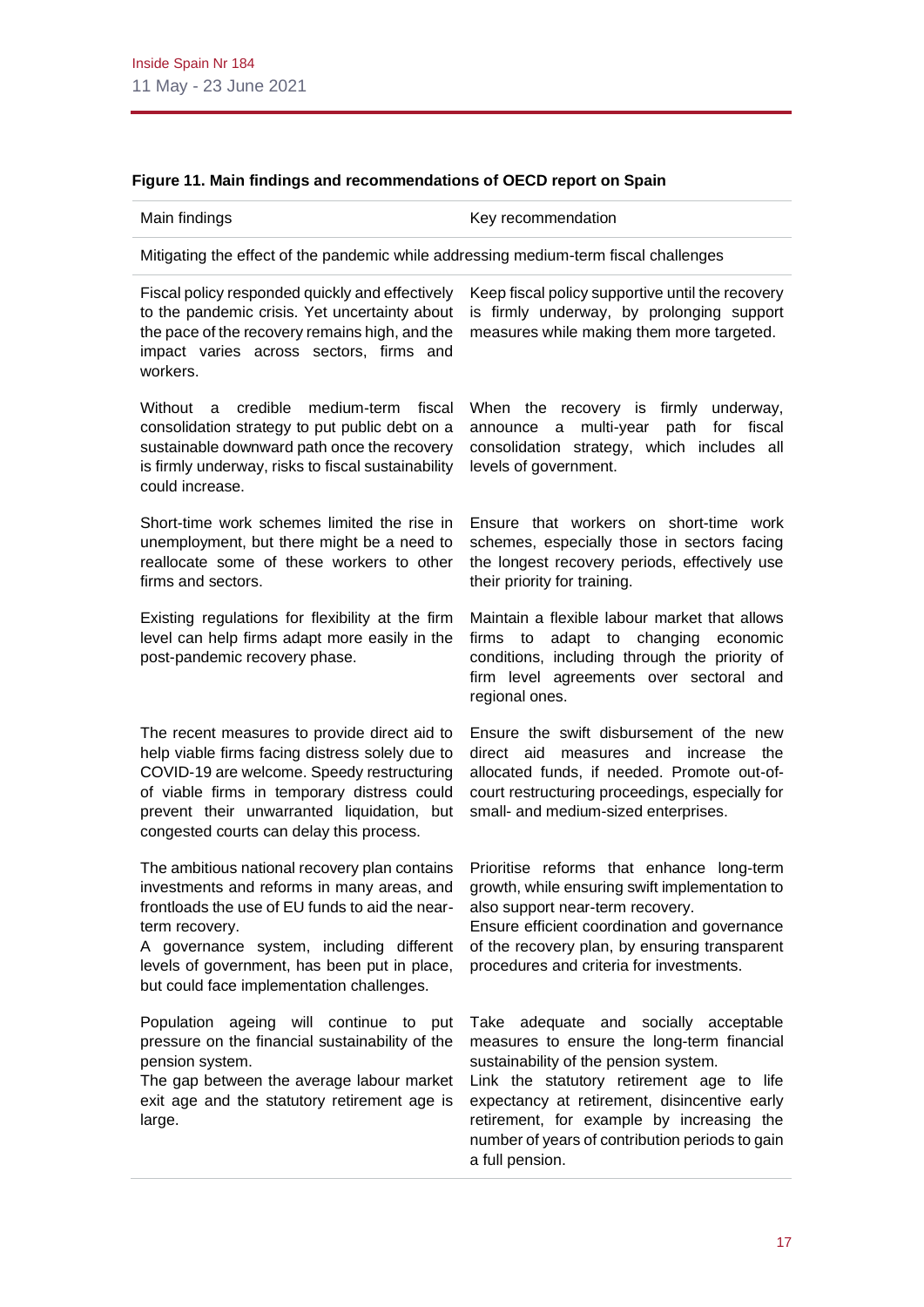Promoting an inclusive and sustainable recovery

| The efficiency of active labour market<br>programmes in terms of individualised support<br>and training is low.                                                                                                  | Introduce the use of profiling tools to identify<br>job-seekers at risk of becoming long-term<br>unemployed and their training needs.                                                                                     |
|------------------------------------------------------------------------------------------------------------------------------------------------------------------------------------------------------------------|---------------------------------------------------------------------------------------------------------------------------------------------------------------------------------------------------------------------------|
| The wide range of justifications for using a<br>temporary contract and the related hiring<br>incentives contribute to a high use of short-<br>term hiring.                                                       | Target existing hiring incentives to specific<br>vulnerable groups and link them to training<br>programmes. Simplify the menu of contracts<br>firms can choose from.                                                      |
| The recent rises in minimum wages have not<br>been introduced gradually, which could<br>potentially lower employment for vulnerable<br>groups.                                                                   | Establish<br>permanent<br>commission<br>a<br>to<br>regularly evaluate the changes<br>to<br>the<br>minimum wage, in line with changing labour<br>market conditions and productivity.                                       |
| There is room to improve carbon pricing for<br>both road and non-road emissions.                                                                                                                                 | Over the medium term, increase taxation of<br>fuels to better reflect emissions of CO2,<br>together with redistribution towards poorer<br>households.                                                                     |
| Boosting digital diffusion and higher productivity growth                                                                                                                                                        |                                                                                                                                                                                                                           |
| Digital services by public administration are<br>fairly developed. However, there is scope to<br>deepen them further, such as the provision of<br>e-procurement<br>regional<br>by<br>contracting<br>authorities. | Fully roll out the National Plan for Digitalisation<br>of Public Administration.                                                                                                                                          |
| Barriers to 'rights of way' (permission to install<br>necessary equipment) are excessive in some<br>regions and municipalities, hampering further<br>development of communication infrastructure.                | Continue to reduce excessive regulatory<br>burdens<br>develop<br>communication<br>to<br>while<br>reducing<br>infrastructure,<br>regulatory<br>differences across regions, through the<br>consultation mechanism in place. |
| Many small businesses lack the capacity to<br>conduct R&D and do not know how to access<br>the newest technologies.                                                                                              | Strengthen technology centres' capacity to<br>effectively conduct R&D through partnerships<br>between firms, especially SMEs, and research<br>institutes.                                                                 |
| Training needs are often not well identified<br>and do not reach workers that need it the                                                                                                                        | Shift job training subsidies to individuals at                                                                                                                                                                            |

promoting ICT skills.

Source: OECD.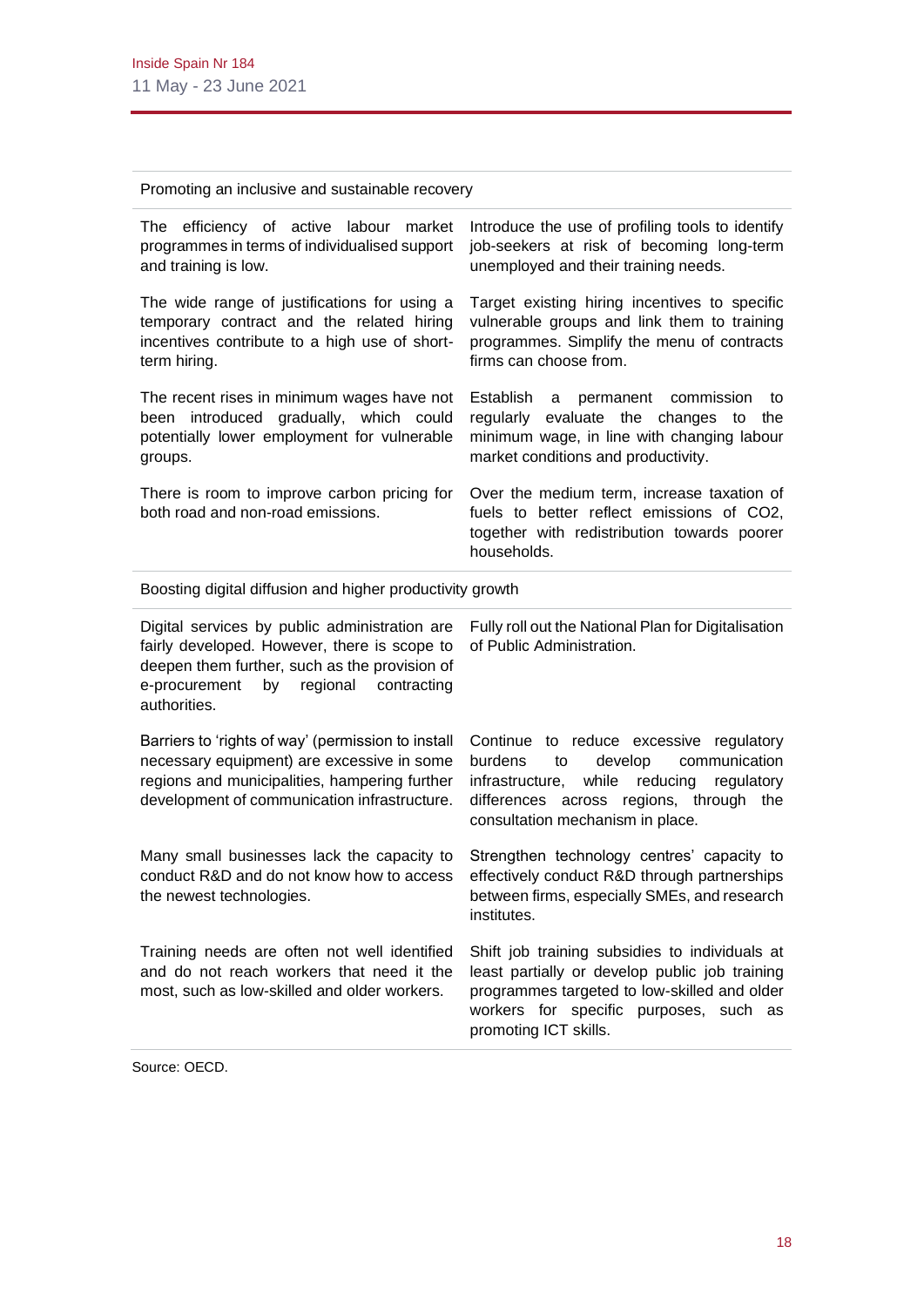# Jump in Economic Freedom Index

Spain rose from  $58<sup>th</sup>$  to  $39<sup>th</sup>$  position out of 178 countries (see Figure 12) in the Heritage Foundation's 2021 Economic Freedom Index and was close to returning to 'mostly free' from 'moderately free'.

Its score of 69.9 out of 100 was three points higher than in 2020 and was mainly due to an improvement in government integrity and a lower fiscal deficit. Spain fell from the 'mostly free' (score of 60-69) list of countries nine years ago because of the size and cost of government.

| Ranking      | Score |
|--------------|-------|
| 1. Singapore | 89.7  |
| 5. Ireland   | 81.4  |
| 7. UK        | 78.4  |
| 20. US       | 74.8  |
| 29. Germany  | 72.5  |
| 39. Spain    | 69.9  |
| 64. France   | 65.7  |
| 68. Italy    | 64.9  |

#### **Figure 12. Economic Freedom Index**

Source: Heritage Foundation.

The index is based on four categories: rule of law, government size, regulatory efficiency and open markets (see Figure 13). Spain's worst results are in public spending and labour flexibility.